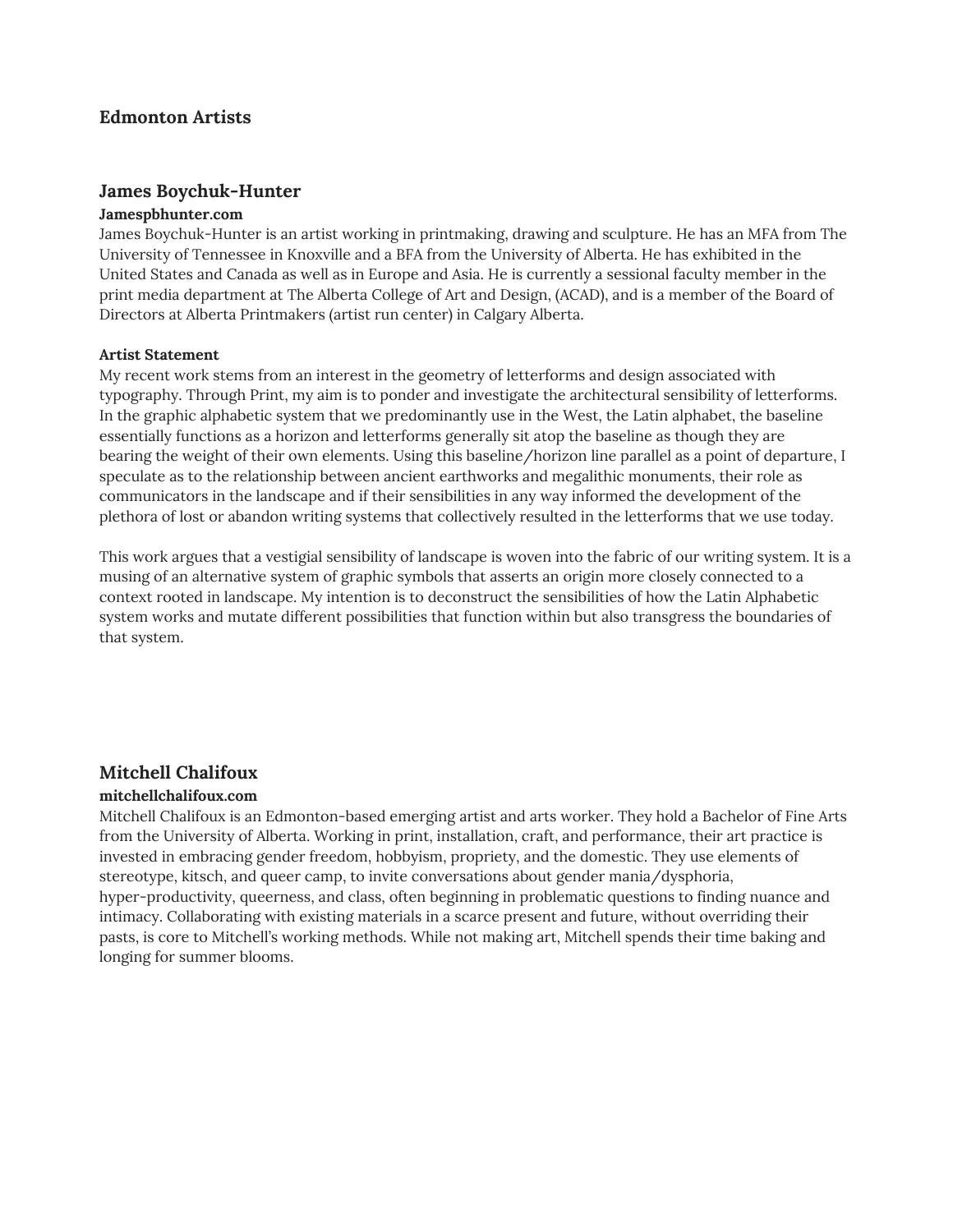## **Daniel Evans**

#### **danielemersonevans.com**

Daniel Evans is an interdisciplinary artist from Edmonton, Alberta. After completing undergraduate studies at MacEwan University (dip. Fine Art) and the Alberta College of Art and Design (BFA), Evans moved to the United Kingdom to pursue an MA in Design at the North Wales School of Art and Design, where he focused on sequential narrative and illustration. His work draws upon folklore and mythology as lenses to explore contemporary cultural issues, most recently using shapeshifters and hybrid figures to investigate how our evolving relationship with technology influences our perceptions of the body and the self. His work has been exhibited in solo and group exhibitions in Canada, and in group exhibitions in the United States and United Kingdom. Evans is currently an MFA candidate in Printmaking at the University of Alberta.

#### **Artist Statement**

My creative research adapts the languages of folklore and mythology to explore our evolving relationship with technology. Now more than ever, our notions of the self include not just our physical bodies, but also our social media profiles, online avatars, and networks of affinity, as well as the technologies we use to access and shape this information. Similarly, our search histories, medical records, and purchases are used by independent entities to create profiles of us, outside of our direct control, that have tangible impact on our experiences in the physical world. The expanded body, the networked body, is simultaneously incredibly powerful, and immensely vulnerable. My work negotiates this double bind, exploring both the generative possibilities afforded by data collection and analytics, and their very real and documented potential for abuse and exploitation. My particular research foci include our relationship with data and analytics, how technology influences our perceptions of the body and the self, and how these relationships shape and are shaped by our belief and value systems. Bringing traditional printmaking and drawing into the expanded field through the incorporation of augmented and virtual reality, 3D modelling, and rapid prototyping, my work draws upon hybrid figures and shapeshifters in myth and folklore to reflect on the intrinsically connected nature of our physical and digital worlds.

## **Emilienne Gervais**

Émilienne Gervais is a first generation Albertan, born and raised Edmonton by parents from Québec and New Brunswick. The intersections of western Canadian and francophone cultures has had a significant impact on Gervais' work. She strives to address ideas of identity, belonging, lose, understanding and connection through traditional printmaking, drawing, photography, and video.

Language and symbols are based on collective consensus of meaning. What hinders understanding can be subtle and difficult, even socially othered. Different ability to understand based on learning disability, unfamiliar language and culture, socialization, dyslexia, etc. are explored through manipulation of IKEA instructions. Obscuring the ability to read "universal" symbols encourages the viewer to relate to the little every-day struggle of existing within unseen social structures.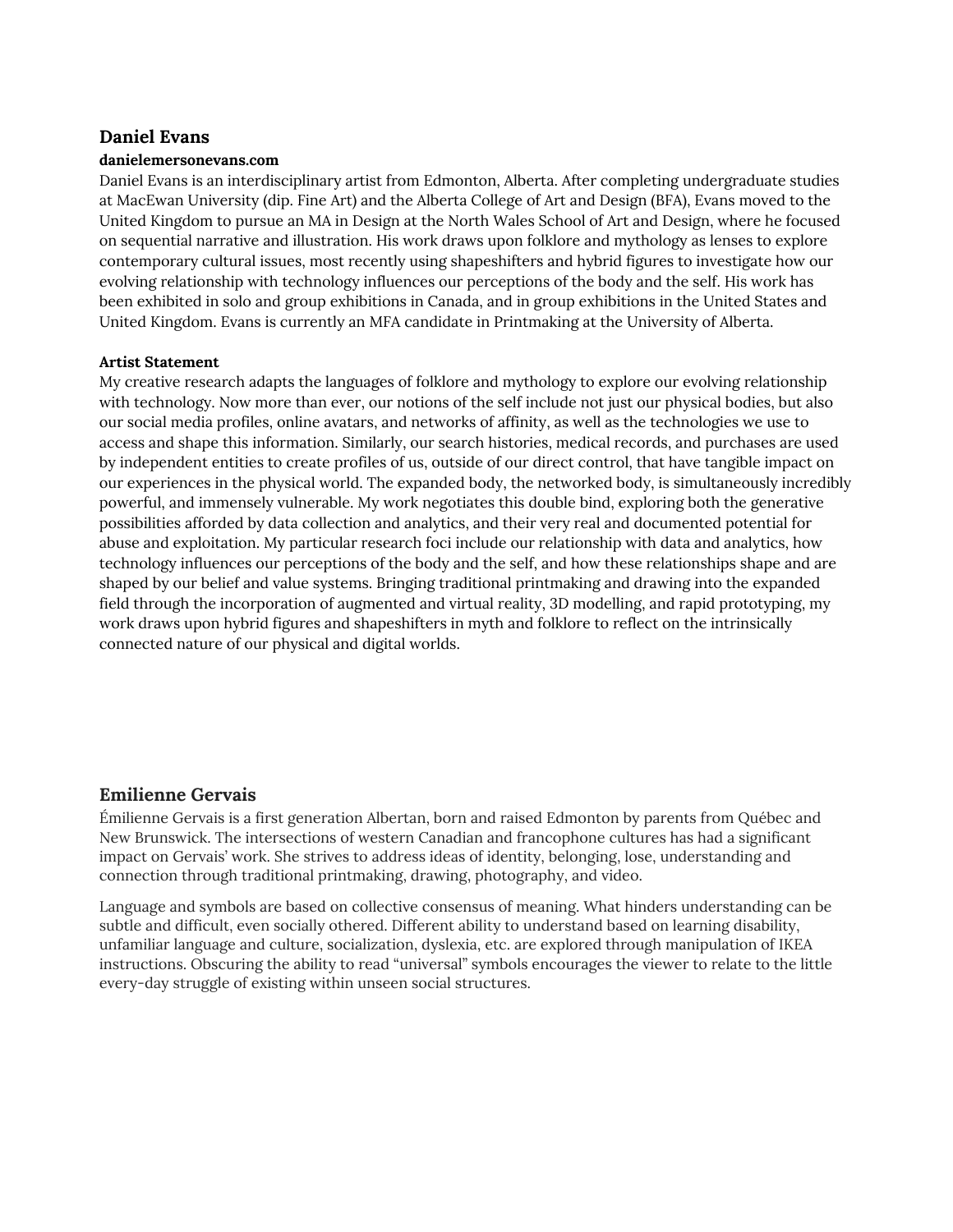## **Mark Henderson**

Mark Henderson is a multidisciplinary emerging visual artist with a studio in Edmonton Alberta. He is a recent graduate with a certificate in Fine Art from the University of Alberta, Faculty of Extension. His creative practice lies in abstract painting, printmaking and photography, which is a regular element in his work and plays a key role in his printmaking and abstract painting. Mark has been a big supporter of the visual arts scene in Edmonton over several years and part of the SNAP community since 2012.

## **Artist Statement**

Language as defined in the Collins English dictionary states "a system for the expression of thoughts, feelings, etc., by the use of spoken sounds or conventional symbols". Todays language and the way it is expressed comes in many different forms and through many different types of social media such as Twitter, Facebook, and Instagram along with the use of emojis. The work that I will produce for this exchange speaks to Donald Trump, the president of the United States and the language of Twitter that he uses to speak to the citizens of the U.S. The President's daily use of Twitter can have profound effects on the country, its citizens, the economy, media outlets and the world. "Fake news" is a term that Trump uses on an ongoing basis. From psmag.com "Trump averaged more than a daily use of the word "fake", a CNN analysis of his tweets found." "Fake news" was dubbed the "Word of the Year" for 2017 by the Collins Dictionary, which found that the terms usage had risen by 365 percent since the 2016 election. Phraseology in the language of politics have been used for years, such as "tear down this wall", "new world order", "thousand points of light", "axis of evil" to name a few. Trumps usage of his own phraseology "fake news" now becomes part of the political language within the United States. According to the Washington Post within ten months of his term Trump made more than 1500 false or misleading claims. The produced image can be seen on two plains, the implied spread of fake news and the creation of Trump's own fake news.

## **Work Statement**

The title of the work is POTUS an acronym for President of the United States. Acronyms themselves are a form of language so I think it fits into the theme quite well. The work consists of three layers, the first being a linocut of Trump's head. The second layer consists of the words FAKE NEWS TRUMP superimposed over the image of his head. The words themselves are formatted in the style of works by American artist Christopher Wool.

F A K E N E W S T R U M P

The third layer consists of a border of tweets that Trump has put out on Twitter. The border is in a blue, similar to that used in the Twitter logo.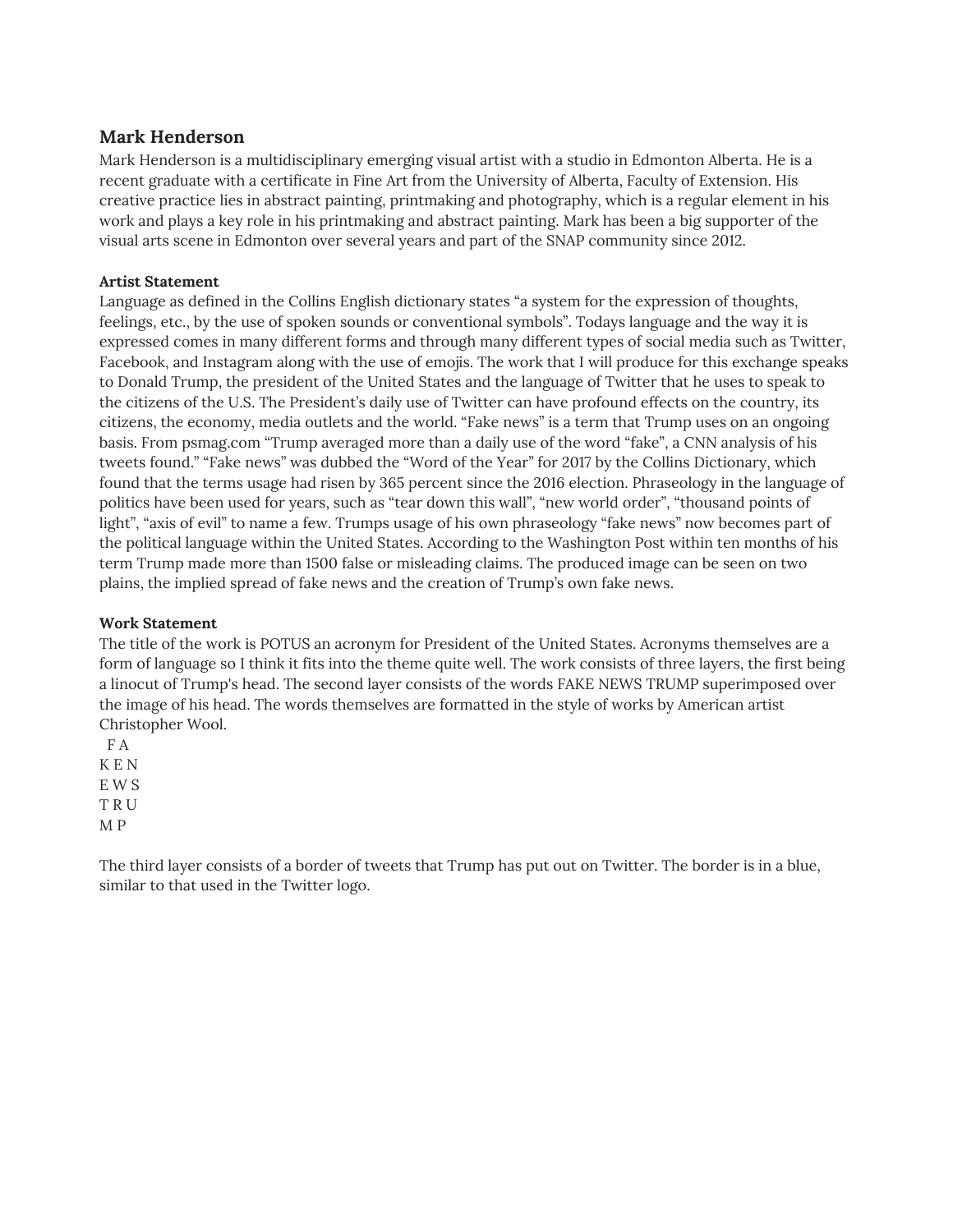## **Justine Jenkins**

I am a consultant horticulturist and artist living and working in Edmonton, Canada. I take much of my inspiration from the natural world. I have a reverence and empathy for conservation, the environment and, specifically, plants (botanical elements and flora). I am a printmaker that leans toward work in the intaglio process. I have completed undergraduate studies at the Ontario College of Art and Design University (OCAD U) with a major in Environmental Design (1988). I have completed a postgraduate certificate in Horticulture from the University of Guelph (2000). I am a member of the Society of Northern Alberta Print-Artists.

## **Artist Statement**

My current artwork focuses on the culmination of personal observations of my interactions in the environment. This work is attempting to evoke a sense of place by responding to feelings that percolate when I am immersed in either human built or natural settings. I am particularly interested in themes of growth, decay and regeneration. My imagery and mark making is in response to a keen interest on the human impact/interaction on/with flora and fauna. I am keenly fond of the quality of light, texture and discarded remnants. I am interested in the meditative quality I feel in my interactions and the sacred found in seemingly ordinary settings. I spend a considerable amount of time working as a consultant horticulturist: designing garden spaces and influencing the built/planted landscape. I draw inspiration from the everyday work that I perform.

## **Luke Johnson**

#### **lukejohnsonart.weebly.com**

Luke Johnson is an artist based in Edmonton, Alberta, working primarily in print media and installation. He received his BFA from the University of Wisconsin-Madison with a focus in printmaking, and is currently working toward his MFA at the University of Alberta. His work has been shown nationally and internationally.

#### **Artist Statement**

In my artwork, I am interested in hierarchies of knowledge, and the way in which 'truth' and value are delineated from the subjective and discardable. My actions as an artist are to stage interventions within collections, both private and public, and interpret or display the resulting documentation of this engagement. Through processes of reconfiguring and reordering materials, I create works that challenge the notion that documents and artifacts are intrinsically bastions of singular truth, and instead complicate efforts to categorize and objectify, to define and to know.

In my recent work, rooted in long-term durational engagements with libraries, I have been actively documenting the transformation in how we come to understand the world around us. How can our new knowledges be responsibly spread while acknowledging their imperfections, various situated realities, and their need for ongoing revision? By breaking down these systems to the language that underpins them, for this exchange I am interested in reflecting on the chasms that exist between ideations, words, actions, and outcomes, and ways of, if not coming to terms, living and empathizing with the ongoing changes to the methods we use to understand the world.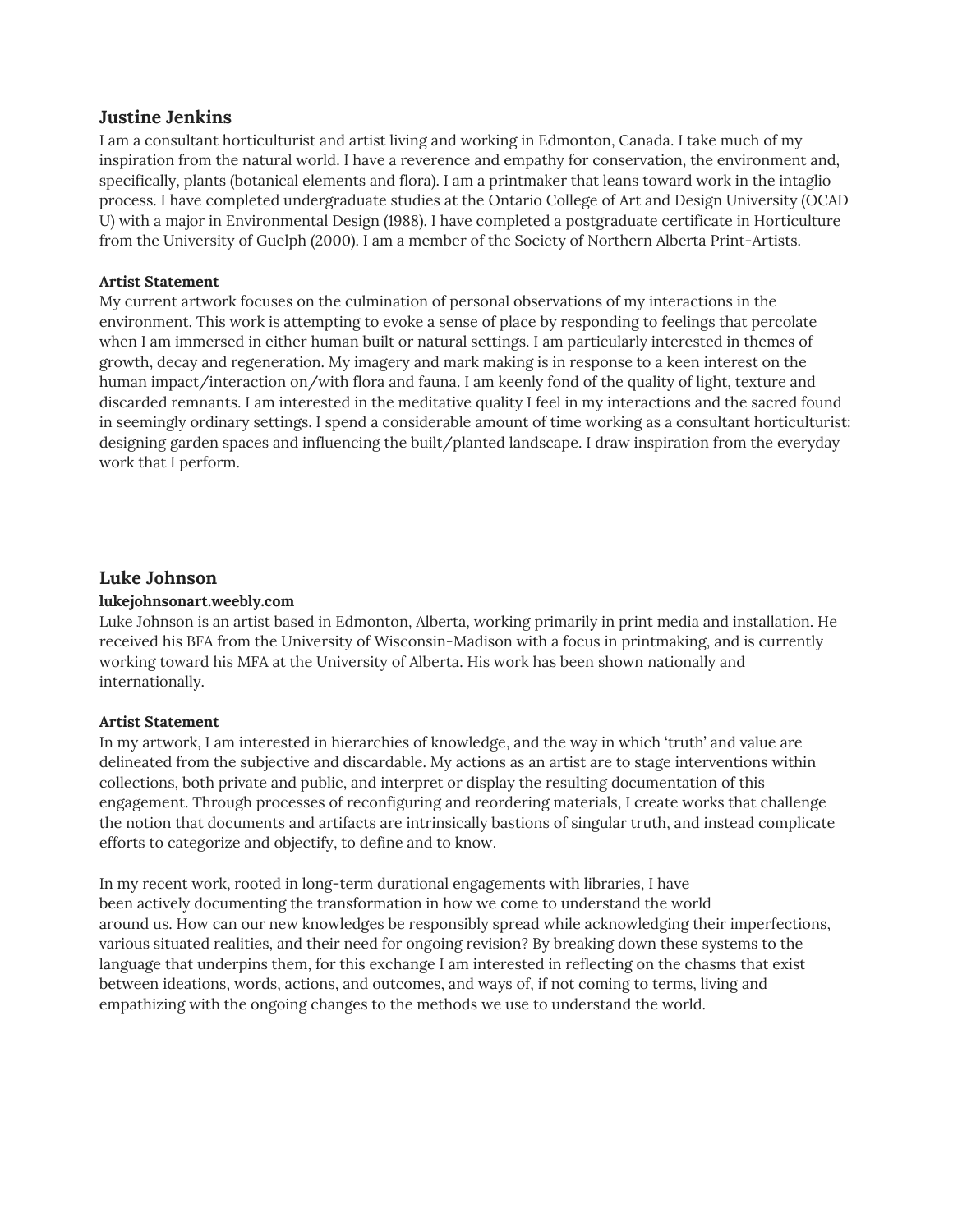# **Max Keene**

## **mkeene.com**

Max Keene is an artist based in Edmonton, Alberta. He is a recent graduate of the University of Alberta BFA program, with focus in printmaking and intermedia. Working in print, video and installation, Max's work deals with how our experience of the everyday is shaped by artifice and structures (both physical and societal).

# **Cate Kuzik**

## **ochrelea.com**

Cate Kuzik is a local, community-taught artist with a passionate connection to traditional handmade printmaking techniques during this increasingly digital age. Never accused of using too many neutrals, her work reflects her enthusiasm for boisterous color combinations and often employs hand-drawn, carved typography with a bold graphic aesthetic. Kuzik's creative energy and down-to-earth, highly approachable nature is immediately evident in her fun, colorful letterpress and other artistic creations released under her personal label, Ochre Lea.

# **Joanne Madeley**

## **joannemadeley.com**

Born in Vancouver BC Joanne Madeley started her professional art practice working in backstage theatre. She enjoyed a lively career in the performing arts as a prop builder and stage manager.

In 2006 she moved to Montreal Quebec to complete her BFA at Concordia University with a major in printmaking. In addition to her studies while in Montreal, she won an artist's residency at the printmaking studio Atelier Circulaire, exhibited across the city, and curated for both Astra Theatre's Art Here! series, and for the Segal Centre for the Performing Arts.

In 2012 she moved to Edmonton to make Alberta her home. She is a current Board member at SNAP (the Society of Northern Alberta Print-Artists) and is also an active studio member at the organization. She has exhibited in Canada, the United States and Slovenia. One of her artistic goals is to travel the world via artist residencies and has completed professional residencies in Slovenia, Berkeley California, Ottawa and has a forthcoming residency in Japan in 2019.

## **Artist Statement**

I started learning French when I attended university in Montreal where I had to memorize huge volumes of vocabulary. At the end of my first semester to my dismay, I immediately forgot my new words after exams concluded. Mulling over this problem, I decided to go to a party.

The party was a mix of French and English speaking students who had delightfully stilted conversations in Frenglish. In the wee morning hours, I found myself in the kitchen watching youtube videos with some exchange students from France. I didn't understand a word of the videos and the boys indulgently explained them to me while lazily smoking cigarettes.

"They faire du camping and are afraid of a bear" said the most attractive one.

"How do you say bear in French" I asked. He squinted a bit and said "Ours".

"Again?" He locked eyes with me, took a slow drag on his cigarette, puckered his lips and drawled "Ooooooouuuuurssss."

I learned that night that by giving my new vocabulary a context I would reinforce the words and cement them into my brain forever. I started socializing a lot more and became a great French student.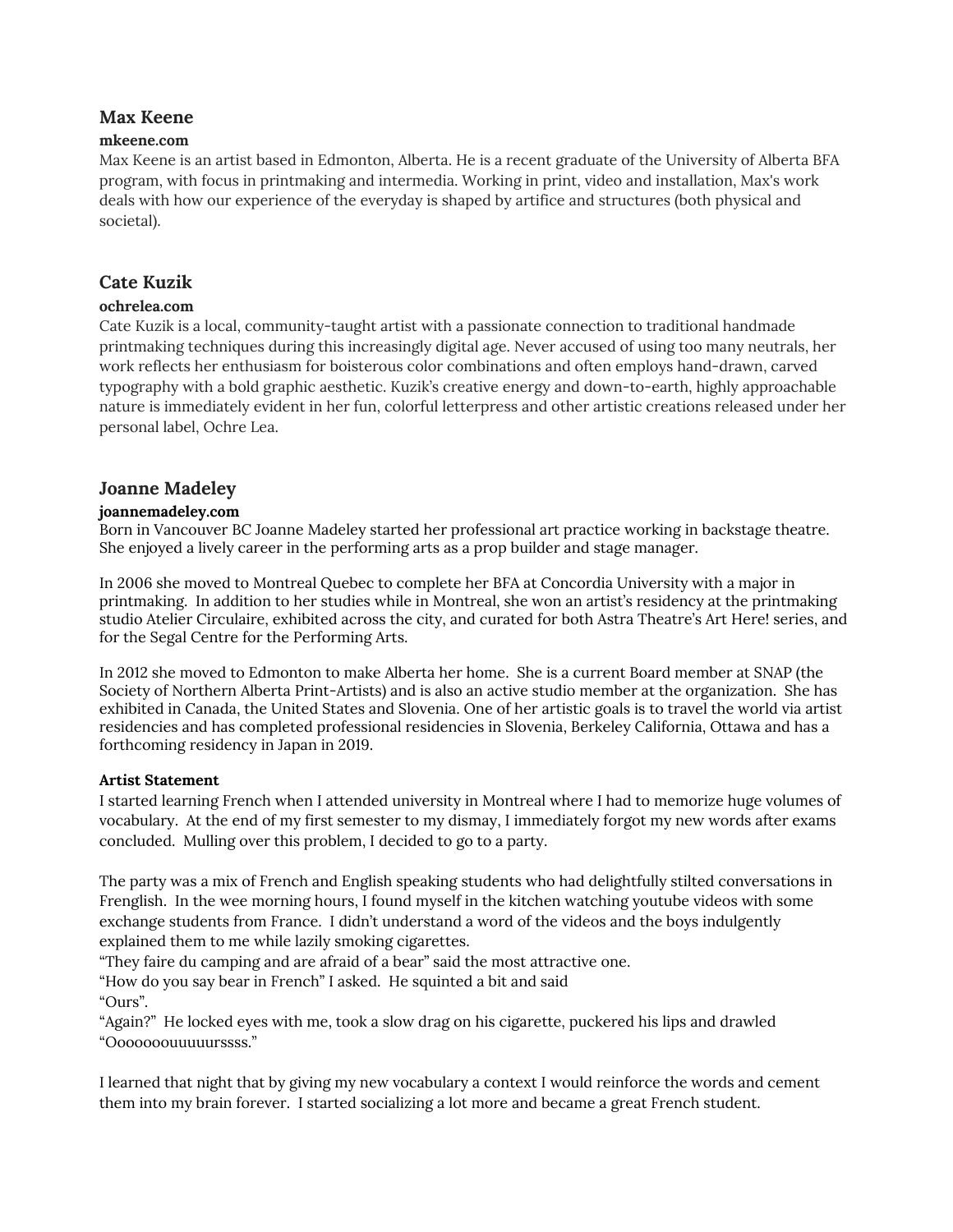## **Amanda McKenzie**

#### **amandaannemckenzie.com**

Amanda McKenzie is an Edmonton based visual artist, who received her Bachelor of Fine Arts degree from the University of Alberta. She graduated in 2012 with a focus in printmaking and painting. Upon graduating Amanda has held the SNAP Emerging Artist in Residence (2012) and has exhibited her print and sculptural work in solo exhibitions at SNAP Gallery (2013) and Naess Gallery (2013. In addition she has been involved in numerous print exchanges, collaborative projects, and group exhibitions; her work in also available at Art Gallery of St. Albert in the Gallery Shop.

Over the past eight years Amanda has focused on being actively involved in the Edmonton and area arts community both in her artistic practice and as an instructor and facilitator for numerous arts organizations. Amanda has taught art programs at City Arts Centre, Gallery@501, Smeltzer House, Red Deer College Summer Series Program and coordinated the community art programs at Art Gallery of St Albert. Amanda is the Printshop and Programs Coordinator at SNAP Gallery and Printshop.

#### **Artist Statement**

Amanda McKenzie is a visual artist who received her Bachelor of Fine Arts degree in 2012 from the University of Alberta where she majored in printmaking and painting. Her creative practice focuses on printmaking processes such as photolithography, relief and silk screen as well as experimenting with photography and collage. The use of fabric, patterns and found materials interests her image-making as well as ideas of memory and reality and how both are often fallible and distorted. Amanda creates images that explore fabrications and falsities in perception.

# **Megan Stein**

## **megantamarastein.com**

Megan Stein is a visual artist and printmaker living in Edmonton, Alberta. Her artistic practice encompasses collage, relief, silkscreen and typography. Megan is interested in the language of inclusion/exclusion and attempts to highlight meaning in circumstance through visual metaphor, repetition and poetry.

Megan earned her BFA in 2013 from the University of Alberta. She was the Printmaking Practicum Artist at the Banff Centre for Arts and Creativity from 2016-2017 and has taught relief and silkscreen courses through SNAP since 2014. Megan is consistently working to expand her technical knowledge of printmaking while striving to inspire others to explore the methods and mediums of print.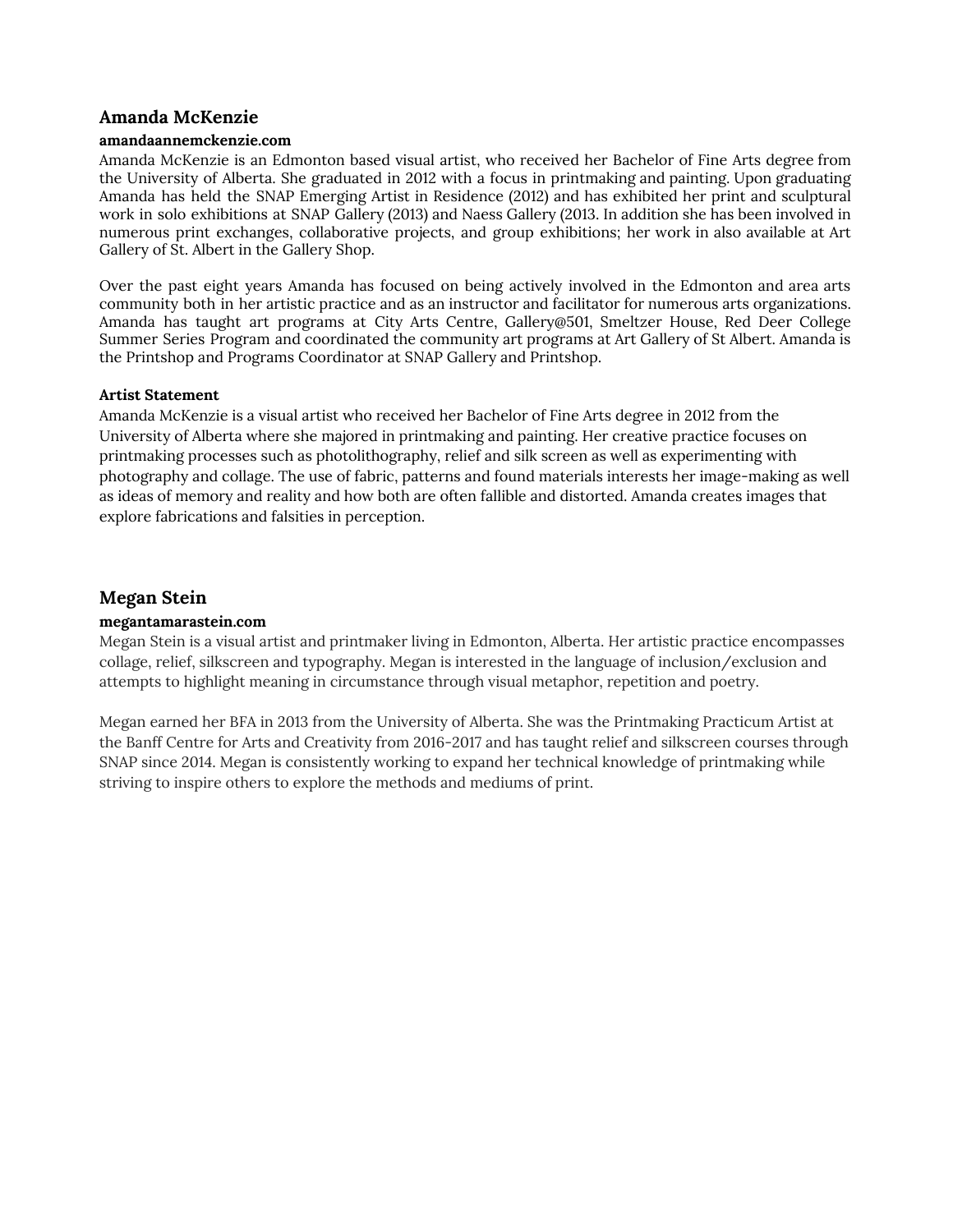# **Phoebe Todd-Parrish**

## **phoebetoddparrish.com**

Phoebe Todd-Parrish moved to Toronto to complete her undergraduate degree in Visual Arts and English Literature at York University. She went on to complete her MA in English at YorkU before starting her MFA in printmaking at the University of Alberta, from which she graduated in 2018. Phoebe plans to continue her creative research practice exploring the intersections and overlaps of communication/miscommunication, real/imagined spaces, and of course, text/image through bookmaking, animation, installation and print media.

## **Artist Statement**

Originally conceived of by Blair Brennan, he described the impetus for this print as "relat[ing] thematically to much of [his] work, […having] often speculated that the duality of conventional Christian religion is a result of a linguistic opposition." I created this mock-vintage advertisement using this original idea of Brennan's. Shrouding the packaging of the recognizable "glosette raisins" box in a thin layer of transparent black is a nod to the words and allusions that hide within all of the text in our day-to-day lives, history books and media; the constructed nature not only of language, but of our society as a whole.

# **Blair Brennan**

## **blairbrennan.com**

Blair Brennan practices his own brand of quasi-mystical anarchism from his home in Edmonton. His drawings, sculpture and installation art have been exhibited internationally in numerous group and solo exhibitions. Brennan has contributed articles to a number of national arts and cultural publications. His favourite Ramones song is "Strength to Endure".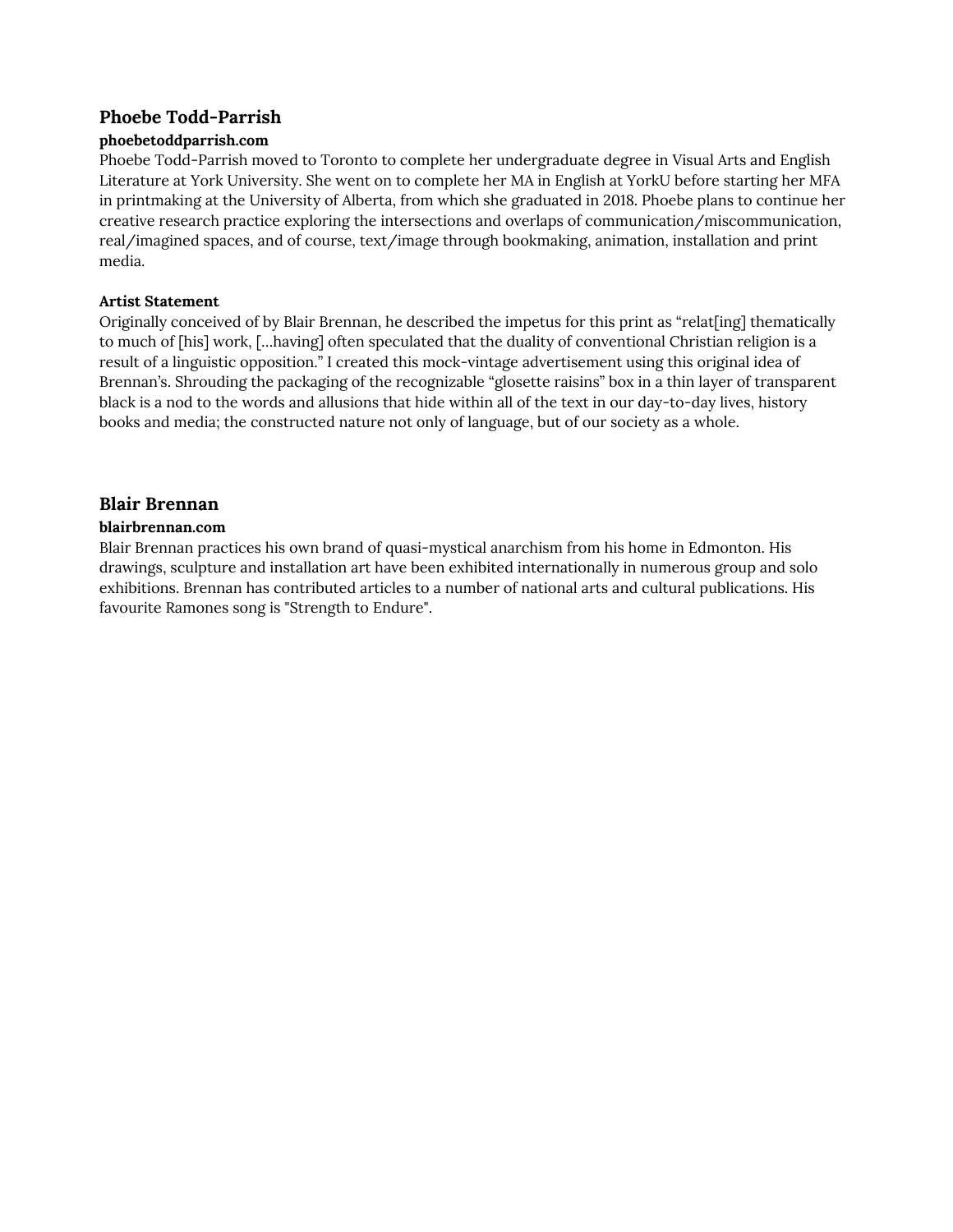# **Ottawa Artists**

# **Katie Argyle**

Katie Argyle is a member of the Ottawa Printmakers' Connective. She lives in Richmond Hill, Ontario after moving from the Ottawa area several years ago. She has strong ties to Ottawa and enjoys meeting her friends and using the lovely presses at the Connective's studios a few times a year. Otherwise she prints large scale woodblocks by hand, and is currently involved in a print exploration of the suburbs. She is fascinated by the overlooked and the ordinary everyday occurrence. Her work often crosses several mediums: printmaking, painting and ceramics. She takes pleasure moving ideas through materials.

## **Artist Statement**

In terms of my work, I am very interested in ideas and what gets traction in our culture. Things that become popular or trendy, whether it is the words we say, the clothes we wear or the types of houses we build, all fascinate me. Who decides these things and how do they get popular, become desirable, accepted and passed on.

## **Work description**

My print is a lino block print hand-carved from a soft linoleum block. My prints are hand-pulled using a wooden spoon as my baren. My paper is Fabriano Accademia.

Two figures face each other and engage in conversation. One person is talking about a square while the other thinks of a circle. The speaker may be getting the idea across, the listener may not have understood, may be thinking he understood or may already be onto the next thought. A message has been given and one has been received. Language requires us to hang a word upon a description or an idea of a thing that we know, or think we know, and if we don't know, we ask the speaker to describe it to us until we understand. All of these attempts at communication assume we are getting our ideas across. We check, and check again with each other if it's unclear, but basically we just assume we've got it. Message given and received. I am always amazed that, most of the time, we get it.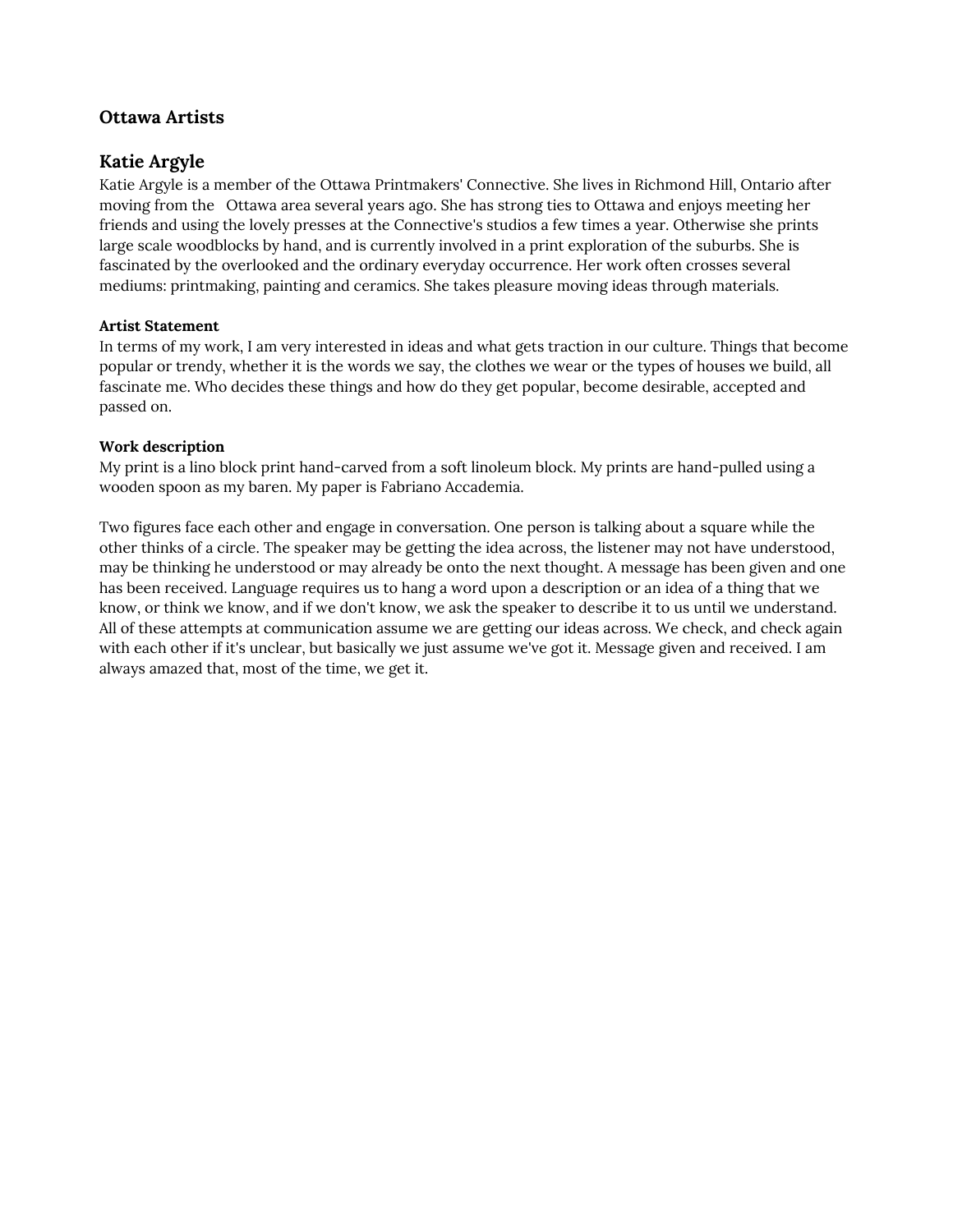# **Valerie Bridgeman**

## **valeriebridgeman.com**

Valerie Bridgeman was born in Saskatoon, Saskatchewan into an Air Force family. The family travelled extensively throughout Canada and Europe during her childhood. Valerie Bridgeman has lived in the Pontiac region of West Quebec since 1974. She is a member of the Pontiac Artists' Studio Tour and the Pontiac Artists' Association, the Canadian Bookbinding and Book Arts Guild, the Ottawa Gatineau Printmakers Collective, and is an instructor at the Pontiac School of the Arts. Valerie exhibits and sells her work in Ontario and Quebec.

Valerie Bridgeman loves to make beautiful and unique objects and prints that reflect her relationship with nature. Her mediums are rooted in nature as well, working with clay, paper pulp, and printmaking.

Valerie has taken many courses in printmaking at the Ottawa School of Art and at the Pontiac School of the Arts. Her most recent shows were at the Stone School Gallery in Portage-du-Fort where she is one of seven artists in a juried travelling show, now on display in Chelsea Quebec. She also is showing work currently at the Deep River Gallery and with the Ottawa Gatineau Printmaking Collective in Ottawa.

## **Artist Statement**

Living close to nature inspires me. The Pontiac region of West Quebec offers a rich variety of resource material. For those who look for creative inspiration in their surroundings, land, sky, and water are abundant here, along with verdant forests and quaint villages. I call upon my printmaking skills to honour these influences. I try to reveal the depth of feeling I have for the various facets of my chosen home. These feelings are expressed through various representations of my natural environment, incorporating a variety of printmaking techniques. I particularly enjoy linocut because it has a forthright impact on the viewer and also features dimension and texture which is so important to me. As well, I have been exploring adding another facet to my work through the use of other media, such as chine colle, paper pulp castings, found materials, and real objects, such as the envelopes in the image submitted for "Language".

## **Work description**

Spoken language, body language, sign language; there are many ways more than these to communicate ideas. My proposed print draws from the Victorian custom of using flowers in their daily lives to communicate ideas and feeling with others, but the Greeks were the first to do so. They used different flowers to represent emotions and ideas and called it Florigraphy. I decided to use a linocut of a floral heart-shaped wreath and an envelope in my representation of language. The envelope symbolizes the sharing of feelings and emotions which are represented by the flowers in the heart shaped wreath.

I have been enjoying incorporating dimensional items in my work for a few years now, and the addition of a real envelope seemed appropriate, adding interesting depth to the print, with the wreath emerging from its interior. This print is an extension of my work in general because it deals with subject matter that is close to my heart. I live in a rural area and love gardening, flowers and plants. They are a big part of my life, my activities, and my art. Carving wood or linoleum is a favourite technique because of the tactile nature of the print, and using mixed media in my work is a new love. I have recently been using paper pulp and cast paper in conjunction with a variety of printmaking techniques.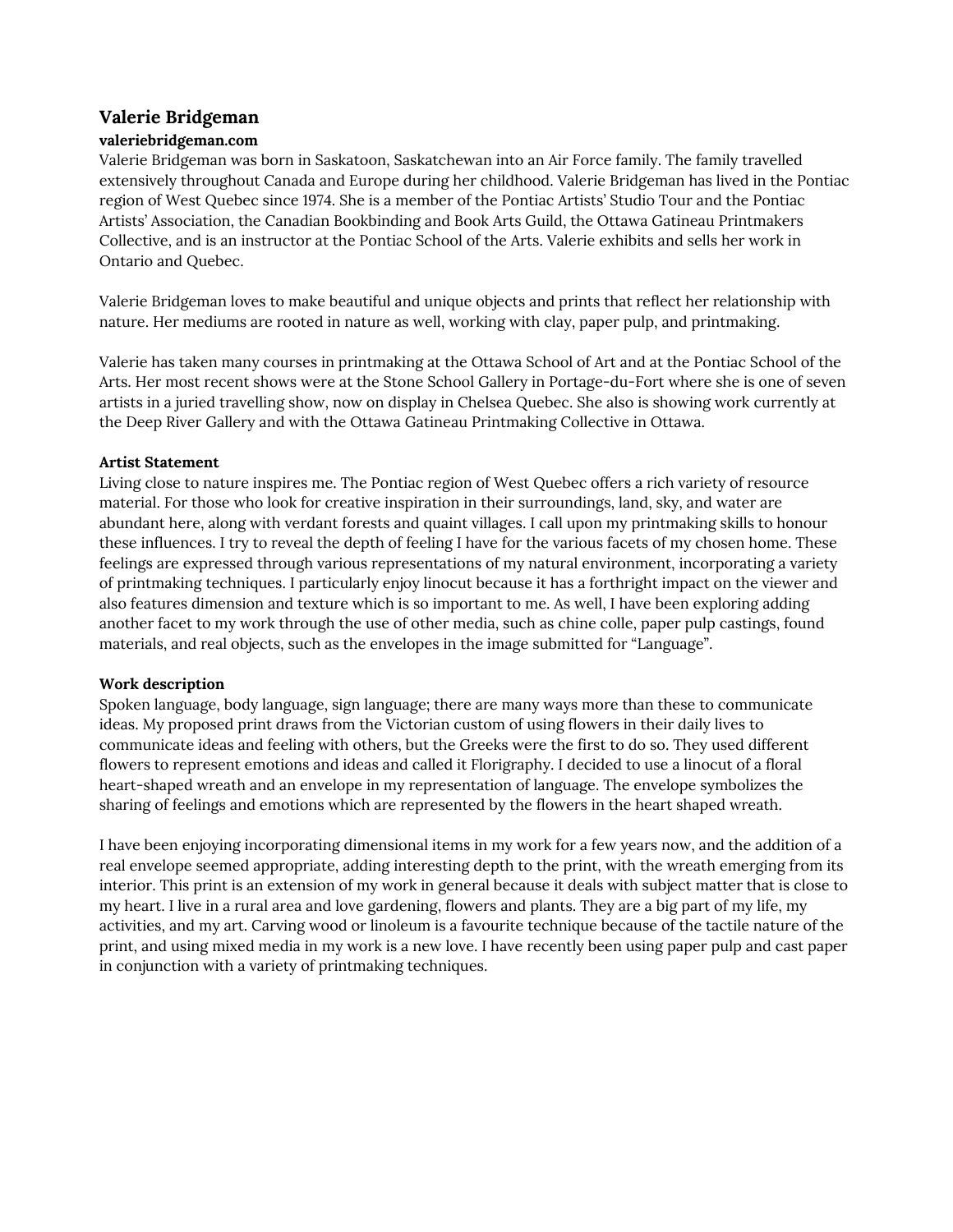## **Susan Cartwright**

#### **susancartwrightart.com**

Since retiring from full-time employment, Susan continues to work part-time, is an active board member, volunteers in several capacities, and pursues art studies at the Ottawa School of Art, currently in printmaking. Susan makes relief (from wood cuts, lino cuts and Sintra blocks) and intaglio (from zinc plate etchings, drypoint plates, collagraphs and Sintra plates) prints, as well as monoprints and monotypes. In addition, Susan sketches, and paints (in acrylics and watercolors). She exhibits and sells her work and undertakes commissions. Susan also works with wood, fibre and textiles, and enjoys combining media and re-cycling objects and materials of beauty.

## **Artist Statement**

As a printmaker I draw my inspiration from the countryside, where we own an old and unproductive farm in the Ottawa Valley, and from the urban spaces of Ottawa. In the latter, I am particularly interested in structures that have disappeared or are in danger of being lost, and which are in the process of decaying or being demolished. On the farm, I delight in the artistry of nature, exhibited by the birds, animals, plants, trees and the rock, which is everywhere.

Our house is built from the same stone that bedeviled successive generations of farmers and denied them the chance of growing crops of any value. Yet it is beautiful and a direct connection to the Canadian Shield, an element which defines so much of our country and heritage. I enjoy observing the seemingly endless variety of colour, shape, pattern and texture around me in both my urban and rural worlds, and looking for ways in which to interpret it and share it with others through my prints. I also want to use my printmaking as a form of storytelling, about generations past and what the future may hold. I am also keen to share knowledge and appreciation of the art of printmaking, the variety of processes used, the materials (new and traditional) and that inexplicable alchemy of the press.

#### **Work description**

Language and how we communicate with each other changes over the generations, as the media of communication change. At the end of our country road, 2km from the farmhouse, between the railway and the much newer road, is our rural mailbox. It sits on a leaning wooden frame, almost submerged in grasses at summer's height. The owners of our house would have travelled on foot or on horseback to collect their mail, which might have travelled long distances in what seem to us now as inordinately long periods of time. But the news was treasured nonetheless, perhaps more so. Much else came by mail: catalogues for mail order of seeds and sewing materials, parcels tied with string, journals. The daily trek to the mailbox might have been a sought-after chore – to be the one returning with treasures in hand! Now, our mailbox rarely contains anything but flyers, junk mail and an occasional bill. Emptying it is a chore accompanied by no sense of anticipation or excitement. For how much longer will we have mail delivered? Will we go full circle to travelling into town to pick up our mail, this time making the journey in comfort in a matter of minutes? "Dear", "Yours sincerely", or "Yours faithfully" have been shouldered aside by "To Whom It May Concern" and "To The Householder" – impersonal and disengaged. Am I the only one to mourn the passing of letters, the civility of our salutations and the joy of getting news this way?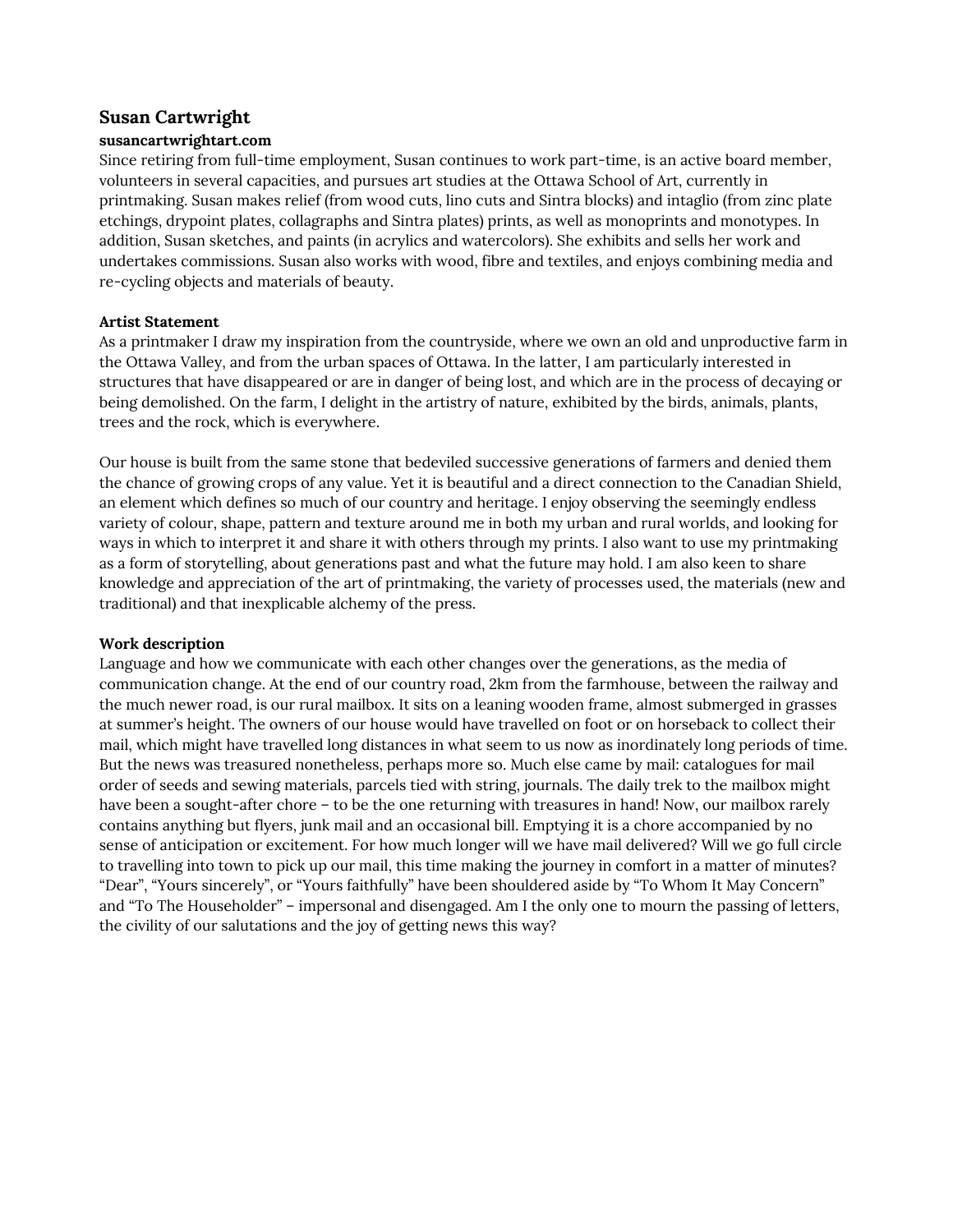## **Murray Dineen**

I began with printmaking at Don Flack's print shop in Edmonton a number of years ago, where the coffee was brewed fresh on Monday mornings and poured out, thick as syrup, on Friday afternoons. Introduced to the smell of ink (and rich coffee), I recognized the odour seeping through downtown New York City in the 1980's, where I did graduate work in music history. I came upon the smell again while studying printmaking and the print arts in Ottawa (with Rob Hinchley, Deidre Hierlihy, and Guillermo Trejo) and Montreal (at Atelier circulaire with Carlos Calado).

#### **Artist Statement**

This print is in what I call the "crude style," although that term does not imply lesser quality. It echoes work seen in Montreal recently as well as the spirit of Low Tech Print (for example, the Peruvian Chicha Poster tradition). Many of the niceties and conventions of printmaking are ignored or broken: plates are misaligned or mis-registered; ink spills over or blotches, or runs faint; the image is uncentered on the page; and (much maligned) Akua inks are used since they run liquid and refuse to dry but merely absorb. These oversights are half intentional, half accidental. The style is aimed not as a counterfoil to infinite subtleties of detail in modern printmaking. Instead, like improvised music, the crude style in printmaking offers new avenues for spontaneous and unintended creation – places where precision cannot go.

#### **Work description**

The Rosetta Stone serves as a key to deciphering certain ancient Egyptian hieroglyphs. In my print, I have used keys as image, since a key resembles a question mark. But all language is like the Rosetta stone: words are displaced, transformed into chains that lead away from the text, lead away from one enigmatic fixed reading. By pushing keys into printing plates in chain-like series, I have made the key into both an image and process of repeated pressing.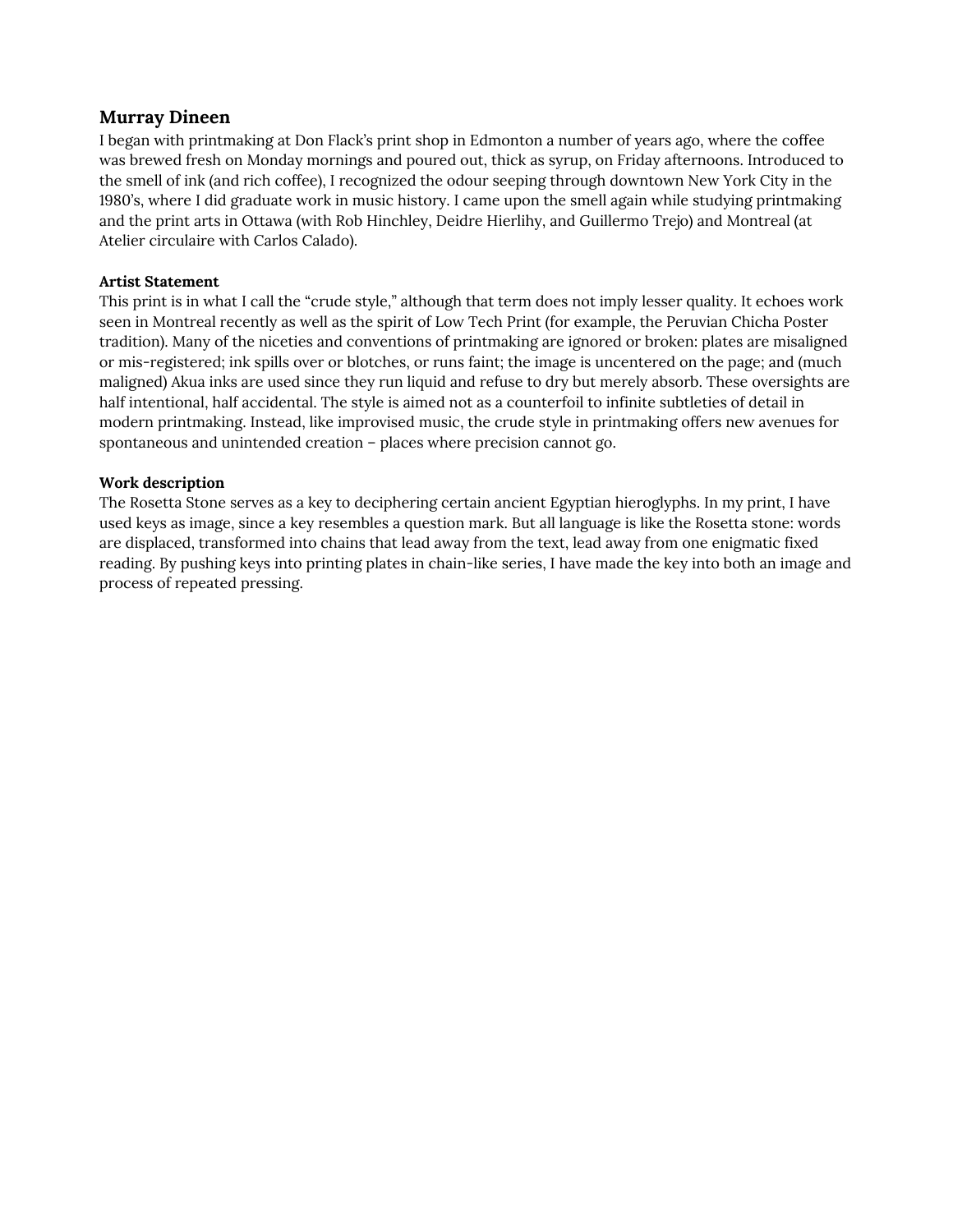## **Laurence Finet**

#### **laurencefinet.com**

Laurence Finet (Mons, Belgium, 1976) graduated in the Fine Arts Diploma program at the Ottawa School of Art in June 2018. In 2014, she decided to concentrate on the development of her artistic practice. She has participated in various group and solo exhibitions. Her work has been recognized by several awards of excellence including scholarships from the Ottawa School of Art along with prizes outside of the school. She currently resides and works in Chelsea, Quebec.

#### **Artist Statement**

My current work originates from a will to develop my stories and to further build meaning. Recently, through several media, I have been exploring the idea of "Cyborgization". More and more, we become disconnected to nature, and more dependent on technology. Technology is turning into a part of us; we are becoming technology as it is changing our minds and bodies. The resulting series focuses on the sensuality of cyborgs and questions the nature of their reproduction. Presently, robots are still incapable of gaining a consciousness, but for how long? The opposition between reality, authenticity, and emotions versus illusion, cyborgization and artificiality is what has been fueling these works.

This particular print comes after an extensive exploration around this theme and examines it at a more symbolic level. The cyborg shapes are still present but in a deconstructed form and they are facing their human counterpart. They each meet with their specific materialized forms of emotions at a point of contact, a line of communication where they can attempt to find a form of equilibrium, perhaps an understanding, and a language? My work can be interpreted as a playful exploration bringing about works fully integrated with a process that convey an idea and its range of emotions in a poetic and unexpected way.

#### **Work description**

In this etching plate, I used line etching and several layers of sugar lift and various depths of acid bites to create transparencies and to allow the superposition of shapes while using burnishing to further convey a sense of atmosphere. I may add another layer of sugar lift and some line etching however the image will not be significantly transformed. I explored the theme of language in various ways. I inserted coded messages and used a personal symbolic visual language in order to communicate a universal emotion. This work follows an extensive exploration around the theme of the "cyborgization" of the being; the regular shapes representing bones of cyborgs. In this work, I decided to examine cyborgization at a more symbolic level. Orderly letters, regular shapes exploding in all directions and personal symbols converse on the image. Somewhere, a connection between two worlds is taking place, the cyborg's rigid algorithmic language and the human's fluid and obscure language. Will a new form of communication between cyborgs and humans be created? These signs will eventually become language as long as there is understood meaning by the two entities interacting. Indeed a sign is polysemous, as is a word, as is poetry and as is a work of art, this is where its richness comes from, when it contains the ability to overfill with meanings.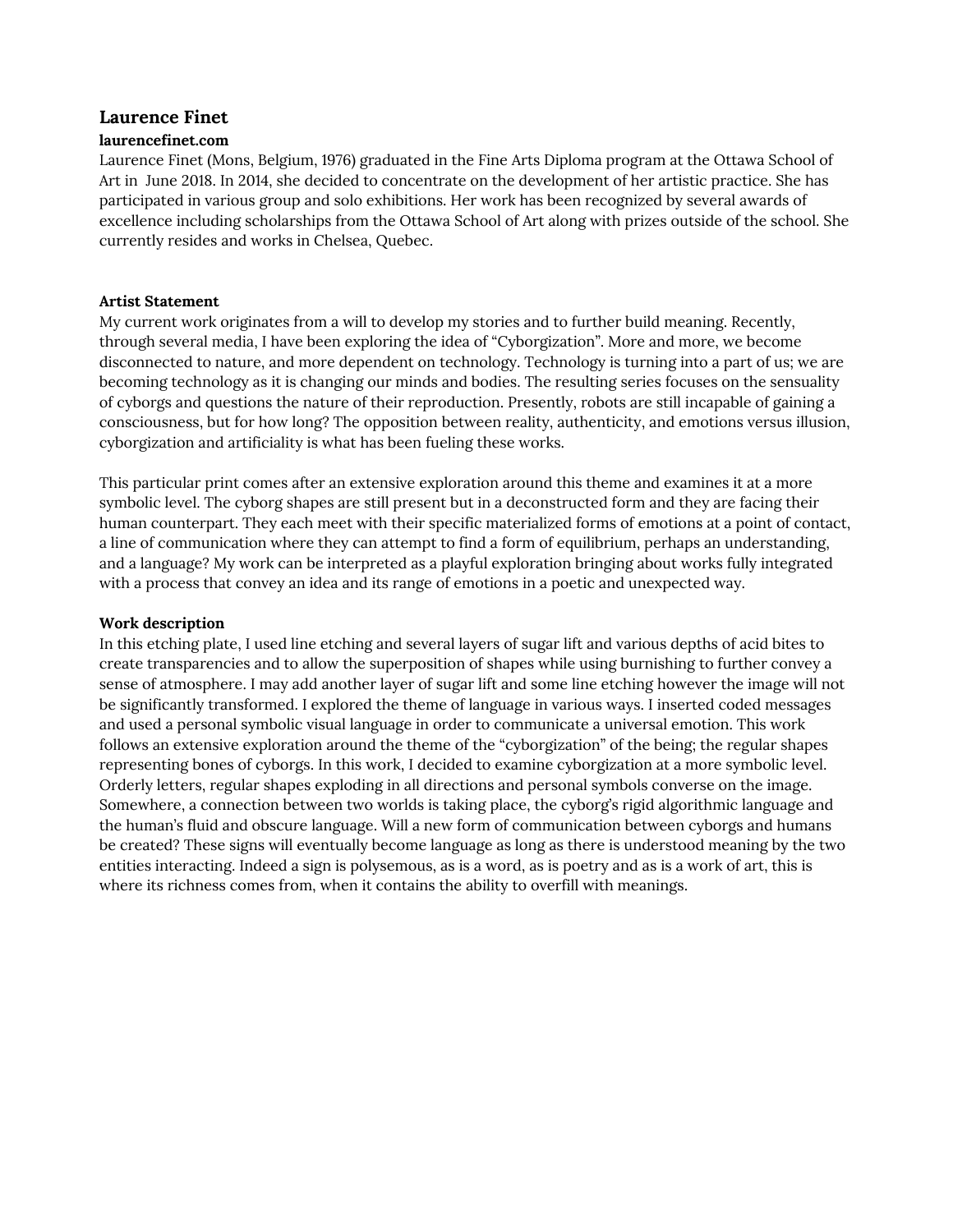## **Mark Glassford**

Mark Glassford is a professional architect, has been printmaking since 2015. Commenced a career at Riding Mountain Sketch Camp. It was offered as part of the University of Manitoba Bachelor of Environmental Studies. Drawing and sketching has continued to inform subsequent education at Carleton University, including a B.Arch. 1985, and M.A, Canadian Studies, Conservation 1996, as well as professional practice.

#### **Artist Statement**

"And they said, Go to, let us build us a city and a tower, whose top may reach unto heaven" Genesis 11:1–9. The idea of this tower manifests the power of language while is also a cautionary reminder. One image from the 16th century, illustrates the form of the Tower of Babel. Imagining that alternate options could have been prepared for approval, the plate proposes options.

#### **Work description**

Mixed technique etching of the image including hard ground line work, drypoint, aquatint, and sugar lift. Images produced as part of my work tend to start from plein-air sketches which are translated to plate using soft or hard ground techniques and various tonal strategies. The images unavoidably start out representational. They end up in a middle ground where etching techniques 'repurpose' the image into something more abstract. This image ties into the above approach as it imagines a setting with objects, representing potential tower icons.

# **Deidre Hierlihy**

## **deidrehierlihy.com**

I am a founding member of the Ottawa Gatineau Printmakers Connective; I am the curator of OGPC community gallery wall. I am also a member of Graphein and CABBG. I am an instructor in printmaking at the Ottawa School of Art. I also coordinate the Children and Teen Program at the Ottawa School of Art, and give workshops to children and seniors through MASC.

## **Artist Statement**

I am a printmaker; much of my current work is in linoleum. Linoleum encourages a simplified graphic vision, where I can express my attention to the patterns that surround us. I also work in lithography, drypoint and collagraph. The media I use to create the printmaking plate is dictated by what captures my visual imagination about a subject: lithography expresses my love of colour: both real and imagined, and my love of the drawn mark. Drypoint expresses line and encourages play with thick and thin, soft and solid. Collagraph is about colour and texture.

The subject of most of my recent work is landscape/cityscape. I have been pushing printmaking medium by printing as large as I can: 36" and 48" plates and life sized Canada Geese.

## **Work Description**

"Margaret, 1918-2011" is part of an ongoing exploration of family roots. As my children grow up and move away, and as the generation before me pass on, I reflect on the legacy that is passed down: the culture, the values, the stories. This print celebrates one of my mother's odd turns of speech. The woman holding a laundry basket is a combination of two images: a photo of my mother taken when she was a teenager during the depression, she is holding a shotgun in one hand, and has a large jackrabbit dangling from the other. (Yes, she was out shooting with a dress on...) The second: an iconic painting by Alex Colville, Woman with Laundry Basket. This is a stone lithograph.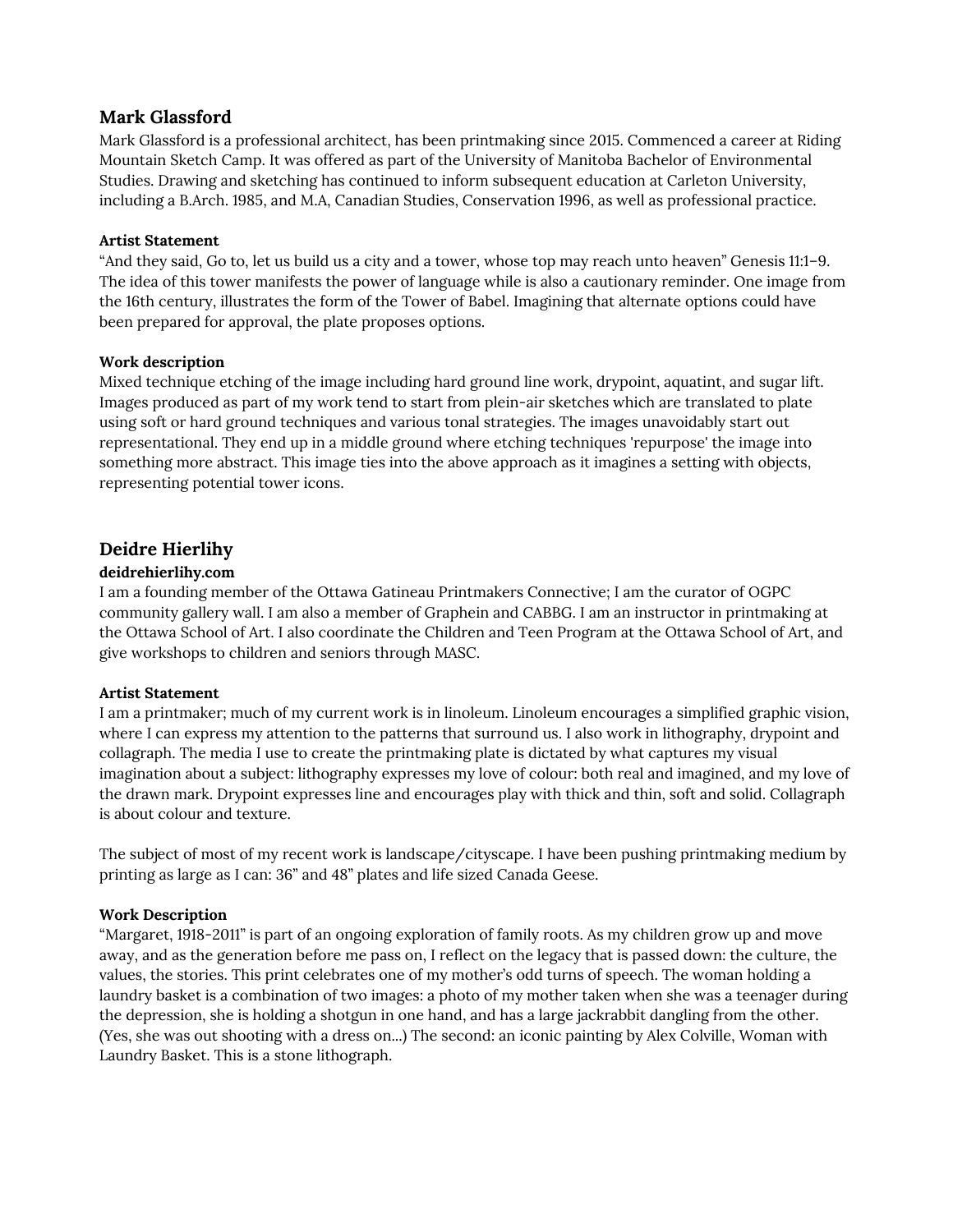## **Villia Jefremovas**

Villia Jefremovas is a Toronto-born printmaker living in Ottawa, who holds a PhD in Anthropology from the University of Toronto. She began studying printmaking part time through the general program at the Ottawa School of Art in 1993 and has done master classes with artists in Ottawa, Colombia, and the Philippines. She has exhibited in numerous juried shows and has also been part of two three women shows at Café by the Ruins DUA, and the print gallery at the BenCab Museum in Baguio City, Philippines, a two woman show in Ottawa at the Rockwell Gallery and is preparing for a one woman show in 2019 in Baguio Philippines.

#### **Artist Statement**

I have been a printmaker since 1993. My work grows out of two dominant threads in my life. The first thread is my love of knowing how things are made. I began as a weaver and papermaker, and then became an anthropologist focussing on labour processes. Printmaking allows me to engage with tools and materials in a visceral way. There is a surrender of total control over the process, because printmaking is an interaction between the artist, the materials and the technique. The techniques are partners in the transformation of materials and ideas to achieve the finished artwork. The second thread is how my themes are informed by my experiences as a child of immigrants and refugees. My working-class neighbourhood was dominated by a myriad of languages, of different races and historical experiences.

Like most members of my neighbourhood, I have always experienced myself to as an outsider. Anthropologists are also often liminal people, straddling many worlds and positionalities. I attempt to document my encounter with other peoples, cultures and landscapes, both personally and professionally. I do not claim that I am 'representing' other cultures, peoples or landscapes, rather I am documenting my imperfect understanding as an outsider. My perspective is always mediated by and limited by my outsider position.

#### **Work Description**

In this image I incorporate aquatint and hard ground etching using electro-etching. It is printed on off-white Revere paper using oil-based inks. Prayer wheels and prayer flags in Bhutan, Tibet, Ladakh, Sikkim and Nepal are used by Buddhist worshippers to send prayers out into the world to bless others as an act of merit. As an anthropologist I am intrigued by the idea that prayers are not just spoken, written or sung, but also can have a material representation which can be used on behalf of others. Much of my work reflects my interactions with cultures outside my own and my attempts to understand different ways of knowing and living. This image is meant to focus on language as an artifact that embodies culture.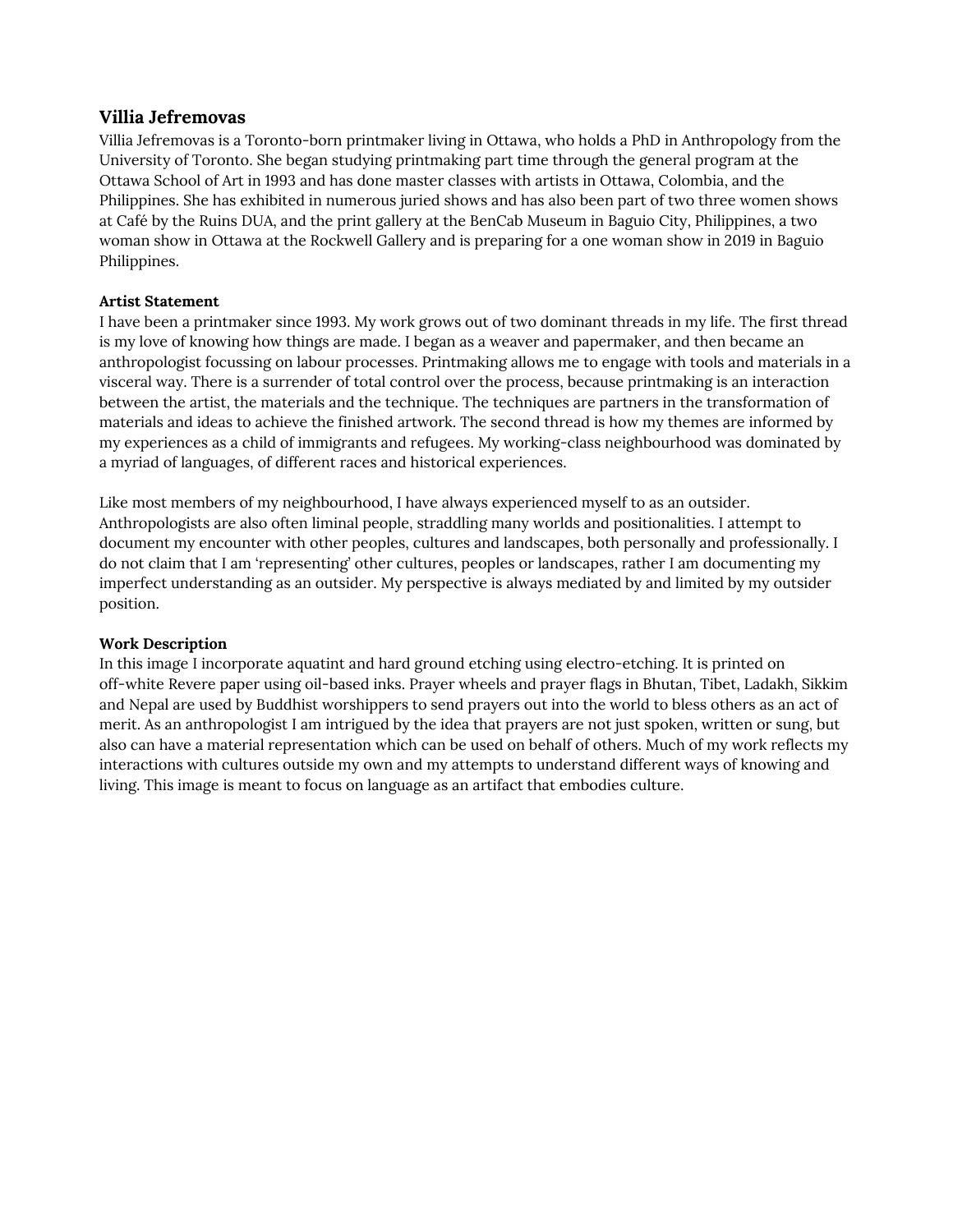# **Aileen Leo**

I received a Bachelor of Art in Visual Art from the University of Ottawa in 1983 and have exhibited periodically in the Ottawa area since then. I have also studied printmaking at the Ottawa School of Art, and encaustic mixed media at the Orange Art Gallery. Most recently I participated in the 2018 Seventh International Mini Print Biennale Exhibition held at the Ottawa School of Art. I am a member of the Ottawa Gatineau Printmakers Connective.

## **Artist Statement**

In 2014, I travelled to Alert Bay, which is famous for its memorial totem poles. I knew this prior to my trip, but was unaware that Alert Bay was also home to St. Michael's residential school, which was razed by the community in a healing ceremony in 2015.

"Unspoken/Not Unheard" is part of a project on residential schools I am working on, and will feature work by Indigenous and non-Indigenous artists. (I am non-Indigenous.) The exhibition will examine what reconciliation means in Canada in 2018, over 10 years after the apology to survivors delivered in the House of Commons, and almost 3 years after the final report of the Truth and Reconciliation Commission. While there has been much discussion about reconciliation, thus far, only a handful of the 94 TRC recommendations have been implemented. Lack of action to address historic wrongs concerning Indigenous peoples has plagued Canada's history: it has been over 20 years since the report of the Royal Commission on Aboriginal Peoples, with almost none of its 440 recommendations having been implemented, and over 110 years since the Boyce report exposing the conditions within residential schools, which was suppressed by the federal government. Recent high-profile cases (Colten Boushie, Tina Fontaine, Cindy Gladue, etc.) only amplify this tragic legacy. The exhibition will ponder if Canada has the will to fully acknowledge the legacy of residential schools and their impact on the relationship between Indigenous and non Indigenous peoples. It will frame reconciliation as an urgent task for all Canadians to realize our conception of ourselves as guardians of human rights.

## **Work Description**

The erasure of Indigenous language was a defining feature of residential schools, which infamously sought to "kill the Indian in the child". While there are over 70 Indigenous languages in Canada, two-thirds are endangered. In the words of Robert Joseph, a survivor of St Michael's and a fluent speaker of Kwak'wala when he arrived at age 6. "By the time I left that school, eleven years later, of course nobody in the school spoke that language. There are only 100 of us now in the entire Kwakiutl Nation who speak the language." While language is usually construed as a verbal or written form of communication, art is also a tangible form of language. There was apparent to me as I stood in front of St. Michael's regarding in its ruined and decrepit state, including the remainder of the totem leading up to the school. Totems are integral to Indigenous culture, signifying a spirit being, sacred object, or symbol emblematic of First Nations families and clans. While this totem was severely damaged, it nonetheless had much to say about what went on at St. Michael's, where countless students were physically, psychologically and sexually abused, and many died. Similarly, the red dress, hung from a tree branch in front of the school in this etching, is without language but is nonetheless a powerful recent signifier of the intergenerational trauma of residential schools and other forms of colonization manifested as missing and murdered Indigenous women. My contributions to this project will be in the form of printmaking, photography, painting, and mixed media.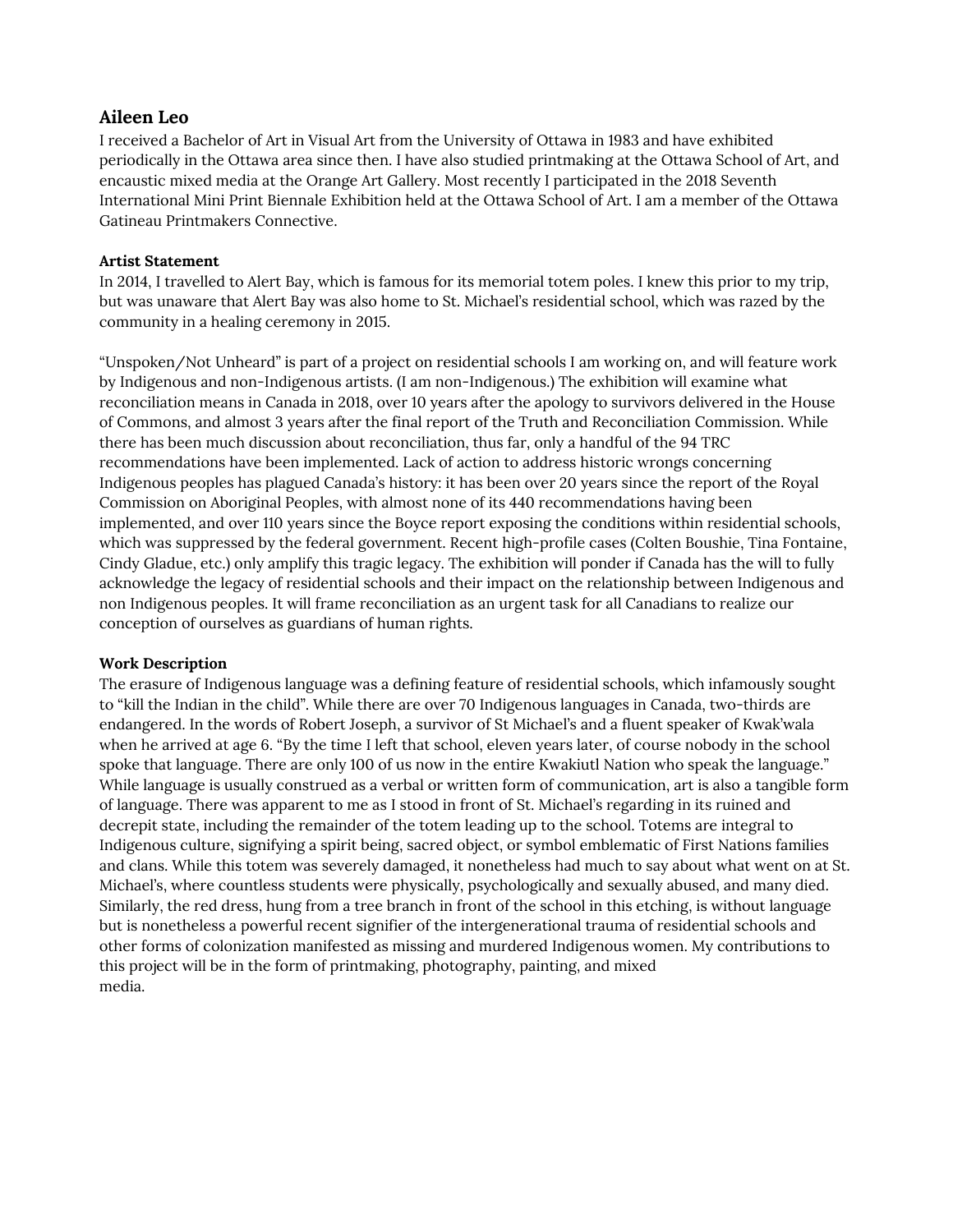# **Mary Lowden**

### **Maryblowden.com**

Mary Baranowski-Lowden has been working primarily in etching for over twenty-five years. She was born in Montreal, Quebec, Canada. Mary received her Bachelor of Fine Arts (with distinction) and Specialist Diploma in Art Education from Concordia University in Montreal, Quebec. She studied printmaking at the University of Calgary, Calgary, Alberta. Mary was awarded an Alberta Foundation of the Arts Award. She has done two artist's residencies at the Scuola Internazionale di Grafica in Venice, Italy. Her work has been exhibited nationally and internationally most recently in Toronto, Portugal, England, Cuba, Australia, Scotland and Taiwan. Mary's work is in museum collections in Canada, Australia, Portugal, and Romania and many Canadian corporate collections. Mary was awarded the Gordon J. Wood Print Purchase Prize from Carleton University Ottawa, Ontario in 2015 and 2016.

#### **Artist Statement**

Much of my work has been influenced by my travels -- the different people, places and cultures have expanded my artistic vocabulary. Cultural elements and historical reference gently probe my choices of composition, technique and printing when they interplay with elements of nature, textiles and decorative arts. I work to explore and exploit the unique qualities of printmaking to further develop the image and to bring concept and process into balance.

With my move from an ultra urban setting to a pastoral river's edge, my points of reference have changed. My recent works are studies of the nature that surrounds me. I am an artist not a biologist. Art and nature are bound together in my work through the elements of line, form, pattern, texture, light and shadow. Aristotle said, "Art takes nature as its model". My observations of nature happen within a small radius of my studio. I process what I see through drawing. I collect and press items. I record details that intrigue me. Focusing first on the smaller elements helps me to create a larger picture. In essence I am composing my personal river diary.

#### **Work Description**

For a number of years I have been drawing animals, birds and nests in the Collections of the Canadian Museum of Nature , as well as in my own studio along the Gatineau River. My work has been informed by these many natural elements. Recently, the ornithologist at the museum has shown me use of sonograms as a visual recording of the sounds of the birds. I find this to be an intriguing avenue to pursue and incorporate into future work. The theme of this print exchange offered the opportunity to use this idea of birdsong as a visual element. This lithograph is entitled "Duet," which refers not only to the two Northern Cardinals depicted in the image as a duet or twosome but in relation to the theme of language. The graphic element on the bottom is made up of four sonograms of the Northern Cardinal. The one on the left side is a male and female duet. It is a visual representation of an auditory language and evokes a musical score. The function of the song or language has many purposes. The most relevant to this image are courtship behavior, to maintain a bond, and to signal changes in domestic duties such as trading feeding or incubation duties. The image of the eggs and the nest represents this domestic component. The language of colour also plays an important role for the males to attract the females and is shown in the hand colouring of this piece.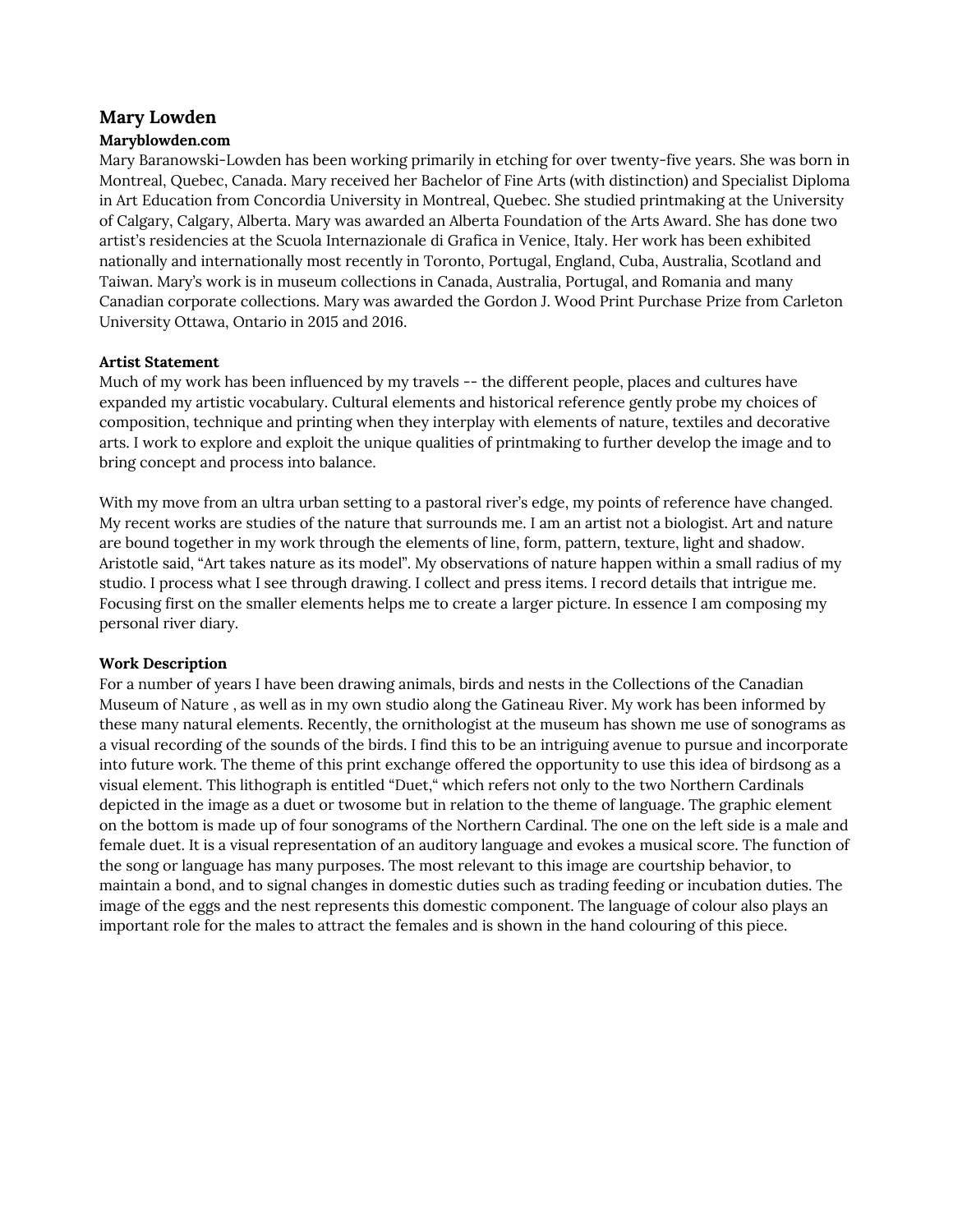# **Roger Sutcliffe**

## **rogersutcliffe.ca**

Roger Sutcliffe is a Nepean-based painter and printmaker, and was the recipient of the David and Nicole Henderson Fine Arts Scholarship (2016), the Ted Marshall Memorial Award (2017), and the Ottawa Mixed Media Award (2018). He is a graduate of the Ottawa School of Art Fine Arts Diploma Programme. Roger intensively studied printmaking through mentorships with Robert Hinchley, and has been encouraged in his artistic practice by John Leonard RCA and Otis Tamasauskas RCA. He has exhibited in solo exhibitions in Old Chelsea PQ, Toronto, Ottawa, and Montreal and over 60 group shows including juried, group shows, and touring exhibitions.

## **Artist Statement**

Ultimately, I am inspired to explore processes and create abstract images that allow me freedom of expression to respond to ideas that stimulate or engage my academic curiosity. Patterns, symbols and gestures emerge from my experiences, subconscious or imagination, and the works capture my response to my physical, intellectual and emotional environment. In creating through printmaking, the processes and media allow me to react to the developing image using intuitive and multi-layered processes. I would like viewers to experience their own visual and emotional response. My work has been described as being rooted in abstract expressionism and colour-field painting. I am influenced by Harold Town and his "single autographic prints," in which he employed as his matrix a lithographic stone. Other influences in my practice include abstract artists Ben Nicholson, Lyubov Popova, Jack Bush and Terry Winters.

## **Work Description**

"Universae linguae" contains intertwined concepts of language, including: the double helix DNA, the language or genetic code that carries information in life-forms; Morse code, a method of communication based on a binary system, spelling out the word language; and, Language spelled out in letters, which are used to represent the basic sounds of a language. Electro-etching processes were used to prepare the thin 20 cm x 20cm copper printing plate. A hand-drawn image is applied to a copper plate, and then electro-etched as the anode in a copper sulfate bath. Inking of the prepared anodic plate is as for etched plates from other processes and printing uses Legion 300 gsm all cotton paper.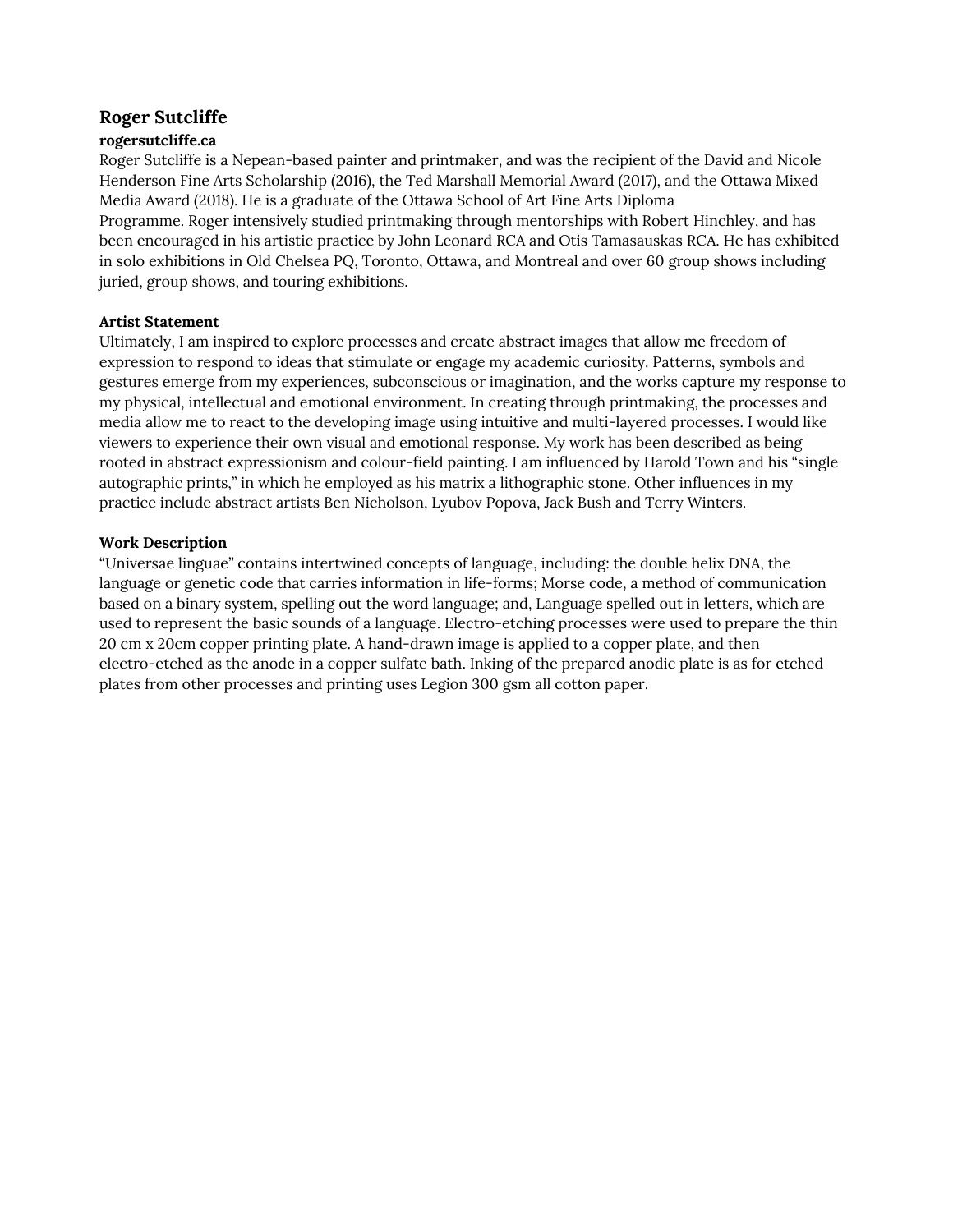## **Charmaine Swain**

Charmaine Swain is an Ottawa based visual artist who works primarily in mixed media painting and printmaking. She is a recent graduate (June 2017) of the diploma program at the Ottawa School of Art and studied in the Fine Arts Program at Algonquin College in the 1980's. During the gap art years, she raised a family, worked for 35 years as a Federal Public Servant in the Departments of National Defence and Human Resources. She worked whenever time allowed on her art. Charmaine is an executive member of the Ottawa Mixed Media Artist group since 2004 and has joined the Ottawa Gatineau Printmaker Connective as of Sept 2018. She has been juried into many group shows within the Ottawa area. Presently exploring the techniques and principles of Lyrical Abstraction, with an emphasis on fluidity of gestural mark making and brushstrokes in search of openly expressing her views and ideas.

## **Artist Statement**

My work is inspired by my homage to nature and to the abstract compositions that can be observed within our environment and revealed through telescopic or subatomic views of our ever- expanding universe. I delight in the search for natural abstracts and my work is usually non-representational but strongly linked to a landscape theme. I create multi layered mixed media paintings and prints. These mediums allow for expressive, spontaneous and liberated experimentation and enhance my enjoyment of the artistic process. I especially enjoy exploring the many different techniques that can be employed during the printmaking process and I prefer creating monotypes.

I am attracted to and researching into Lyrical Abstraction, Minimalism and Colour Field. The objective is to simplify my compositions and to render subtle, expressive art. I hope to let the colours create the forms and to use the principles of colour theory and saturation to reveal depth.

I will continue to work with a press creating monotypes in the largest format the press allows. I would like to share my vision with viewers in a quiet manner permitting entry into a landscape of imagination and emotion. I would like my viewers to explore a space without boundaries. Quoting George Braque, "Art is polymorphic. A picture appears to the onlooker under a different guise."

#### **Work Description**

I have specifically planned and printed my image within the theme of language. I used a zinc plate and etched using the methods of sugar lift and aquatint. The sugar lift was applied using a fine paint brush for the rock images and a toothbrush for the fine speckled areas in the sand. My idea for the print image circled around interlanguage and how it can be used to communicate with others who do not share a common spoken or written language. My first thought was with traffic symbols and how they are used internationally to guide and indicate resources available to the general public. My second thoughts centered around the human placed stones of inukshuks and how they are used as a marker to guide others in a landscape that can be devoid of natural markers. The inukshuks also say you are here and I was here.

The placement of rocks on the beach fall within my idea of interlanguage. The rocks were selected and arranged by a person who had previously walked along the beach and spent a few minutes communicating to others that may follow along the same path. If nothing else, it communicates "I was here."